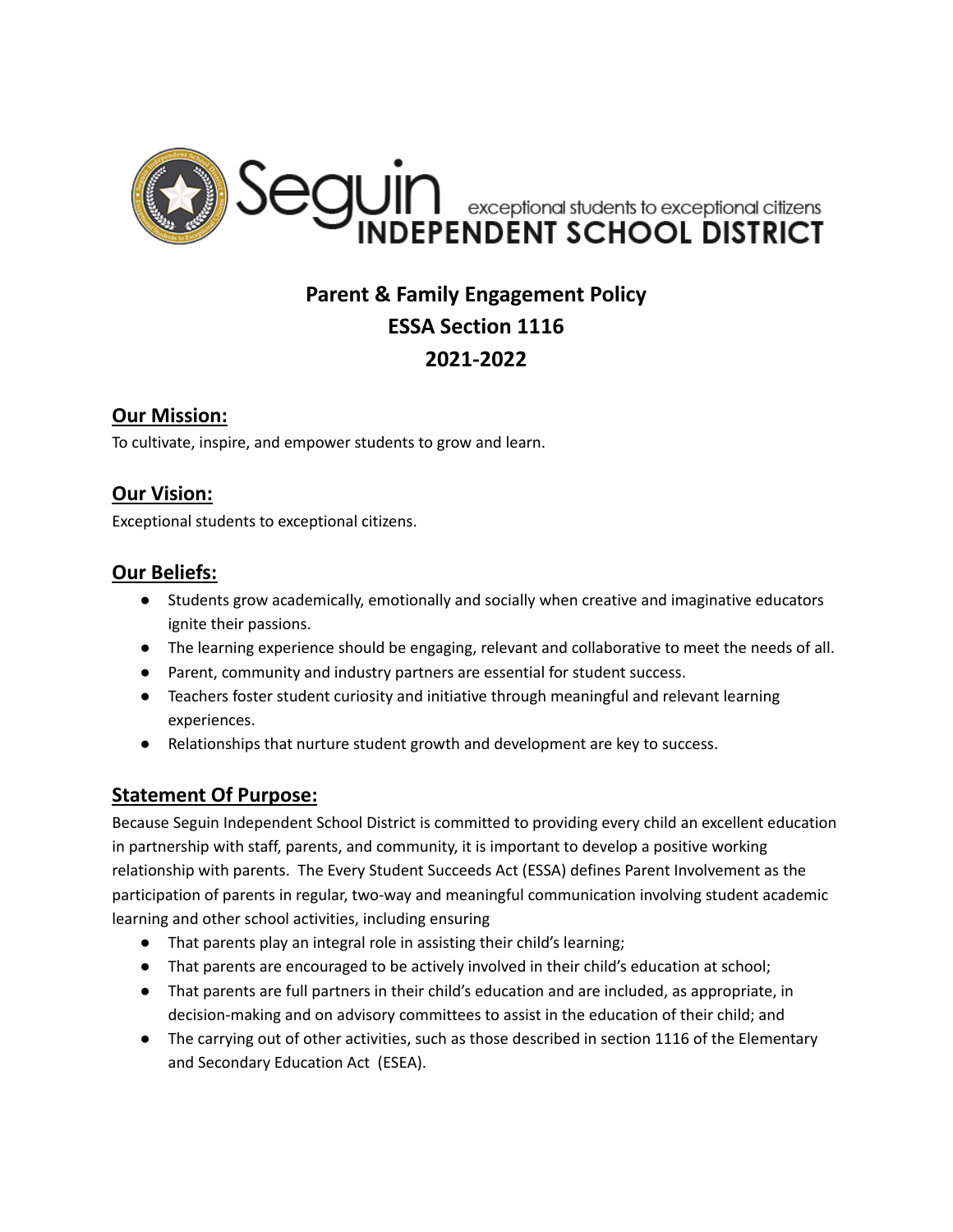#### In accordance with Board Policy EHBD (LEGAL) and section 1116 of the ESEA, Sequin ISD shall include a *description of how the district will implement or accomplish each of the following components:*

Seguin ISD will reach out to all parents and family members and implement programs, activities, and procedures for the involvement of parents and family members in programs consistent with the requirements of ESSA Section 1116. Such programs, activities, and procedures shall be planned and implemented with meaningful consultation with parents of participating children. Section 1116 (a)(1) *Seguin ISD invites parents to events including Lunch and Learn, Parent Empowerment Series, and Community Learning Exchanges through open invitation via email and social media. Translation services are available for Spanish speaking parents.*

Seguin ISD will develop jointly with, agree on with, and distribute to, parents and family members of participating children a written parent and family engagement policy. Section 1116 (a)(2) *Seguin ISD jointly develops and reviews the PFE through the District Educational Improvement Council (DEIC) on an* annual basis. Each campus is asked to send 2 parents to participate in the process. The PFE policy is *translated and posted on the district website under Required Postings.*

Seguin ISD will involve parents and family members in jointly developing the district improvement plan (DIP) under section 1112, and the development of support and improvement plans under paragraphs (1) and (2) of section 1111(d). Section 1116 (a)(2)(A) *The DEIC conducts the comprehensive needs assessment and collaborates on the DIP. Board policy BQA (LOCAL) requires a minimum of 2 parents on the DEIC. In order to meet and exceed this requirement, parent representatives are recruited from the high school level, middle school level, and elementary level.*

Seguin ISD will provide the coordination and support necessary to assist and build the capacity of all schools in the district, in planning and implementing effective parent and family involvement activities to improve student academic achievement and school performance. Section 1116 (a)(2)(B) *Seguin ISD coordinates campus and parental involvement in the Parent Empowerment Series, Statewide Parental Engagement Conference, and Community Learning Exchange events, and other statewide parental engagement learning events.*

Seguin ISD will coordinate and integrate parent and family engagement strategies to the extent feasible and appropriate, with other relevant programs. Seguin ISD will conduct other activities that encourage and support parents in more fully participating in the education of their children. Section 1116(a)(2)(c) and Section 1116 (e)(4) *Seguin ISD coordinates parent engagement activities with other relevant programs including Special Education, Bilingual Education, Migrant, Career and Technology Education, and other programs.*

Seguin ISD will conduct, with the meaningful involvement of parents and family members, an annual evaluation of the content and effectiveness of the parent and family engagement policy in improving the academic quality of all schools served including identifying: Section 1116(a)(2)(D)

- 1. Barriers to greater participation by parent in activities authorized by this section
- 2. The needs of parents and family members to assist with the learning of their children; and
- 3. Strategies to support successful school and family interactions.

*Seguin ISD conducts this evaluation through a survey sent to all parents of students attending Title I schools, and addresses barriers to greater participation by parents, the needs of parents to assist with*